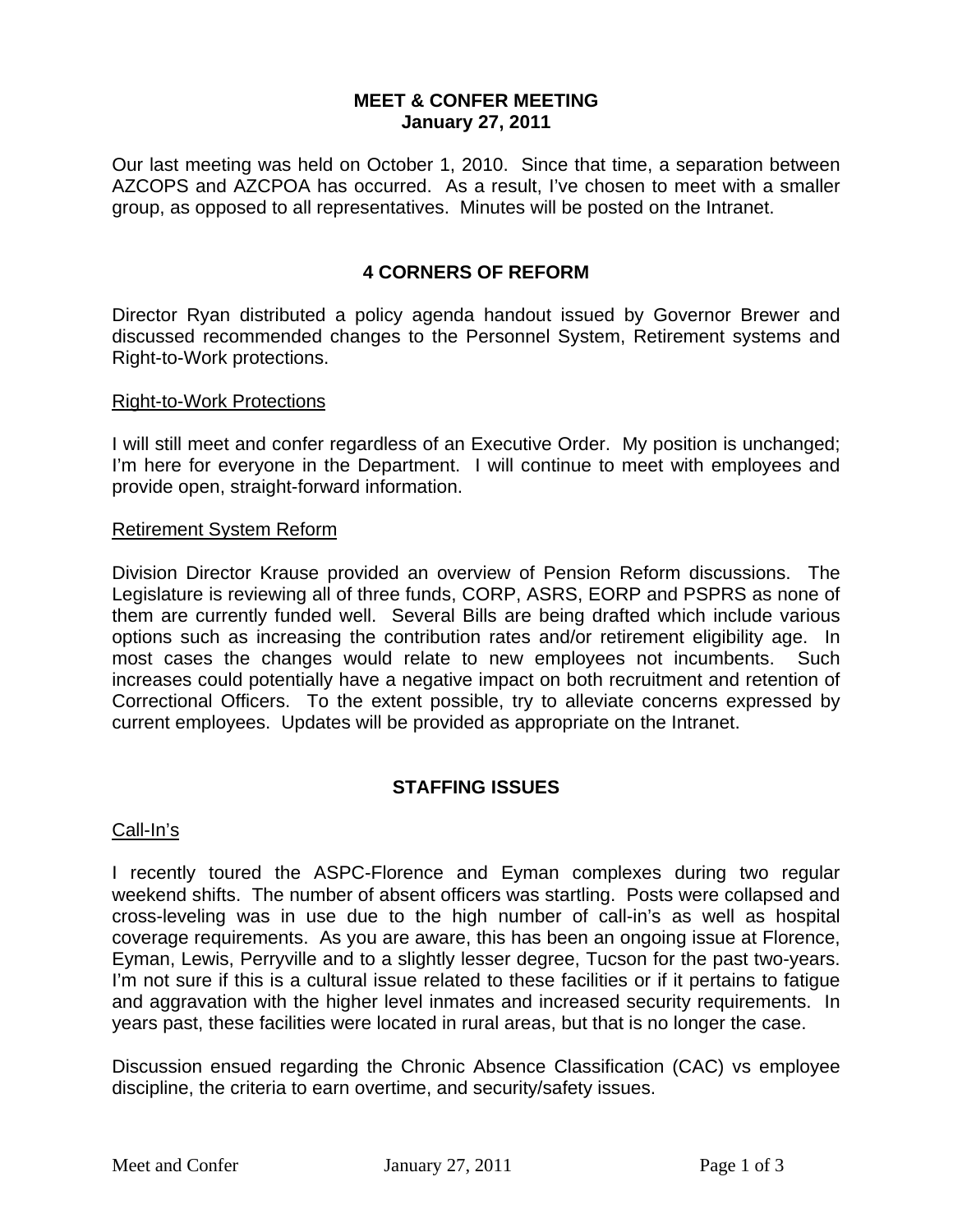## **Staff Rotation**

We are now into the  $5<sup>th</sup>$  quarter of the unit rotations. 100% of those who required rotation will soon be complete. I think we've worked out most of the kinks, although I want to reiterate there is no "1<sup>st</sup> in, 1<sup>st</sup> out" requirement, as supervisors need flexibility to ensure appropriate staffing is maintained. The new tracking instrument is being used and will be posted by the end of the week.

## **EMPLOYEE DISCIPLINE**

### Mistake vs Misconduct

Revisions to Department Order 601 continue, specifically changes to the discipline chart. Cases should be reviewed to ascertain if the infraction was the result of a mistake or intentional misconduct. Supervisors and managers should review the discipline chart taking into account the full range of disciplinary options and also consider mitigating and aggravating circumstances of the case.

#### Employee Arrests

The corrections profession is challenging and stressful. Unfortunately, this sometimes leads to alcohol abuse. We have an obligation as a Department to recognize and attempt to assist our employees. Most employee arrests are related to Driving Under the Influence (DUI) and most involve Correctional Officers.

In the past, a first offense resulted in a 40-hour suspension without pay and the agency left it to the court to impose program attendance or not. This is changing. Future infractions will result in the employee receiving two letters, one for the suspension and a second requiring enrollment/completion of an appropriate program.

Additionally, second DUI offenses generally result in dismissal, however each case must be reviewed individually, especially pertaining to the length of time between the first and second DUI.

### **BUDGET**

The Legislative session is underway. The state continues to experience financial difficulties and shortfalls. I have requested 306 CO positions, as well as 100% funding for CO positions. Overtime will continue to be authorized and funded through vacancy savings in order to enhance safety/security within the units until appropriate staffing levels are achieved. If the Legislature supports it, the furlough program may be discontinued beginning June 2011.